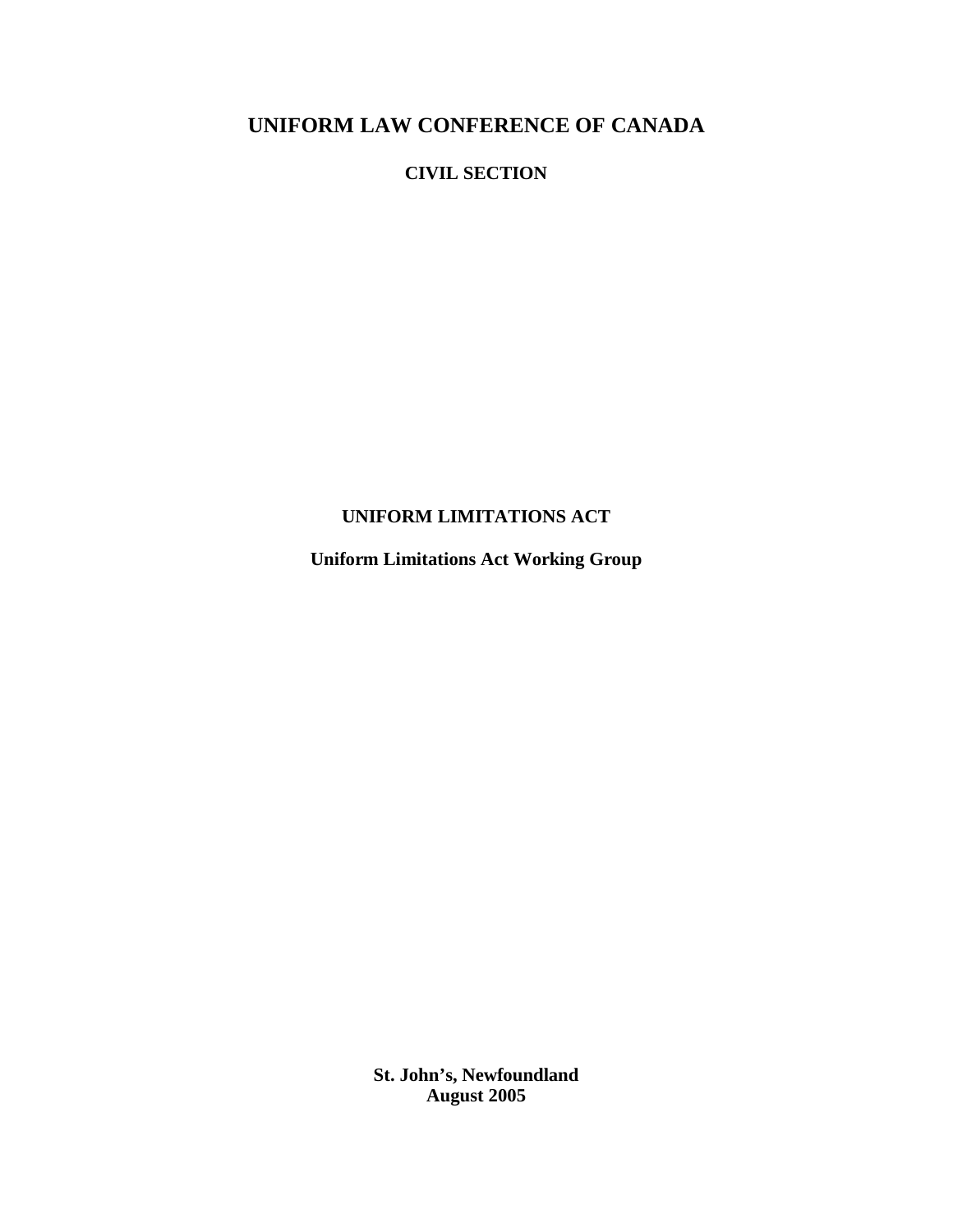#### UNIFORM LIMITATIONS ACT

# **Uniform Limitations Act Report**

#### **Background**

[1] At the 2004 meeting, the Conference established a Working Group to prepare a draft Uniform Limitations Act and commentaries for consideration at the 2005 meeting. The Working Group consisted of the following persons:

Mounia Allouch (Canada); Janice Brown (Nova Scotia); John Lee (Ontario - Chair); Peter Lown (Alberta); Gail Mildren (Manitoba); Glen Noel (Newfoundland and Labrador); Paul Nolan (Newfoundland and Labrador); Tim Rattenbury (New Brunswick); Madeleine Robertson (Saskatchewan); Cornelia Schuh (Ontario – Drafter); Vincent Pelletier (Quebec); Sarah Perkins (Ontario); and Natalie Venslovaitis (Researcher).

The Working Group acknowledges the assistance it received from John Cameron and Wayne Gray on various aspects of the draft Act.

[2] The Working Group held monthly conference calls and held one meeting in January. The draft Act is the product of the Working Group's discussions, which were often animated. The draft Act is not a product of consensus, but a document reflecting compromises made in the interest of developing a statute that may be of assistance to jurisdictions wishing to reform their limitations laws. In two specific areas, concerns expressed by the members of the Working Group were such that it was felt the Conference as a whole should be asked to decide on the appropriate approach.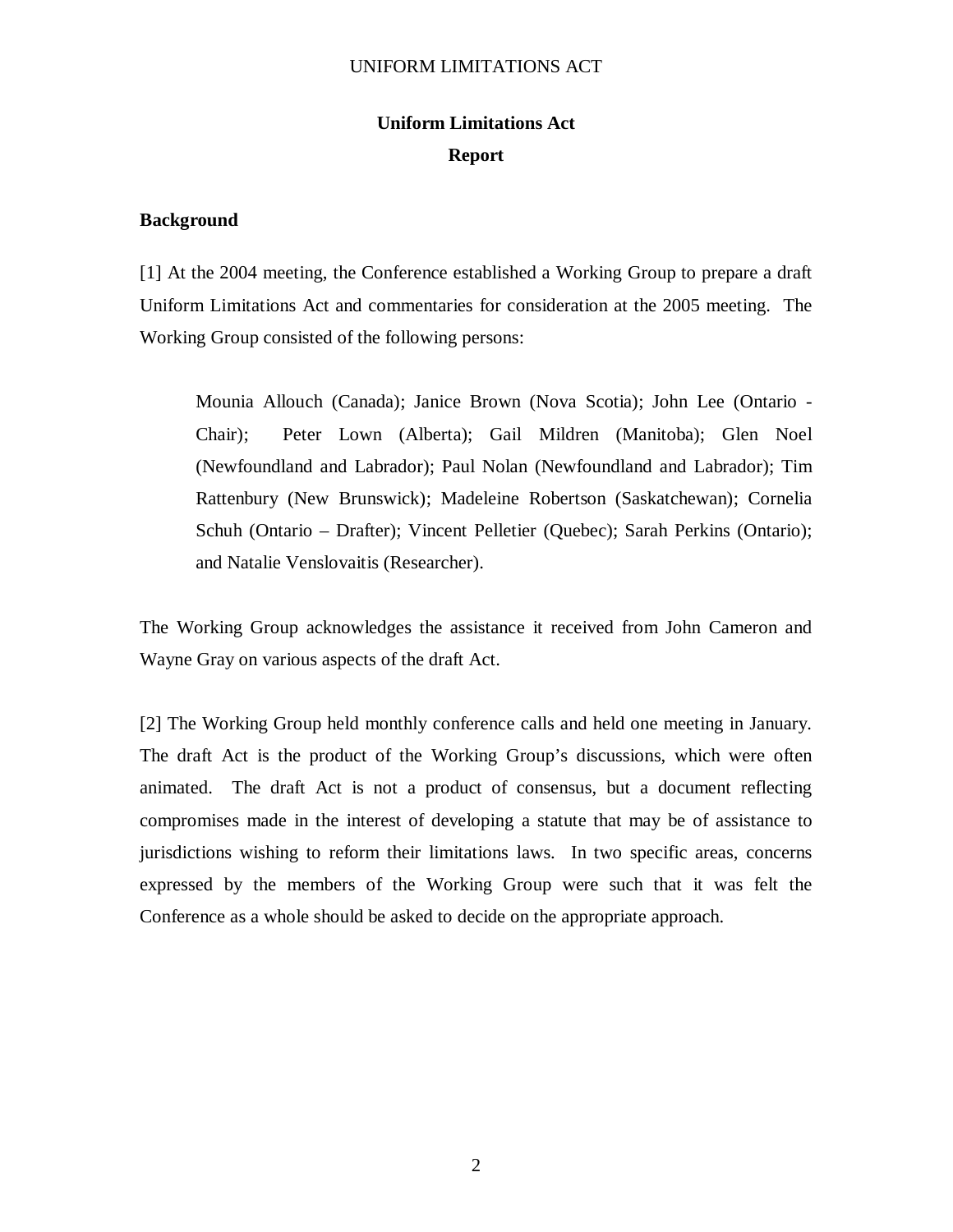#### **General Overview of the Draft Act**

[3] Recent developments in the area of limitations law in Canada have seen the coming into force of new limitations statutes in Alberta, Ontario and Saskatchewan. <sup>1</sup> All three statutes are inspired by the work of the Alberta Law Reform Institute on limitations in the late 1980s.

[4] In developing this draft Act, all three statutes were analyzed and consideration was given to law reform materials that were developed prior to and following the enactment of these statutes, the case law and also any commentary that have been produced regarding these statutes. Consistent with the recommendations of the Alberta Law Reform Institute, the draft Act departs from the conventional approach to limitations legislation, which is based on the assignment of different limitation periods to specific categories of causes of action. The draft Act is faithful to the three recent statutes in that it too contains the basic elements of a short basic limitation period which commences from discovery of a claim; a longer ultimate limitation period commencing from the date of the act or omission that gives rise to a claim; and special rules governing the running of time in specified cases.

[5] The draft Act also adopts the Ontario approach of listing special limitation periods in a schedule to the Act. As discussed at last year's meeting, a schedule of special limitation periods effectively consolidates limitation periods found in other statutes that a legislature wishes to be exceptions to the general limitations regime to allow for greater accessibility and transparency. It also imposes a legislative discipline to ensure that the enactment of any new limitation period is assessed in light of the established general limitations regime.

[6] It is worth mentioning that Alberta, Ontario and Saskatchewan repealed many of their special limitation periods as part of the implementation of their new limitations statutes. While it is not clear how many special limitation periods continue to survive in Alberta and Saskatchewan (because these jurisdictions do not have a schedule of special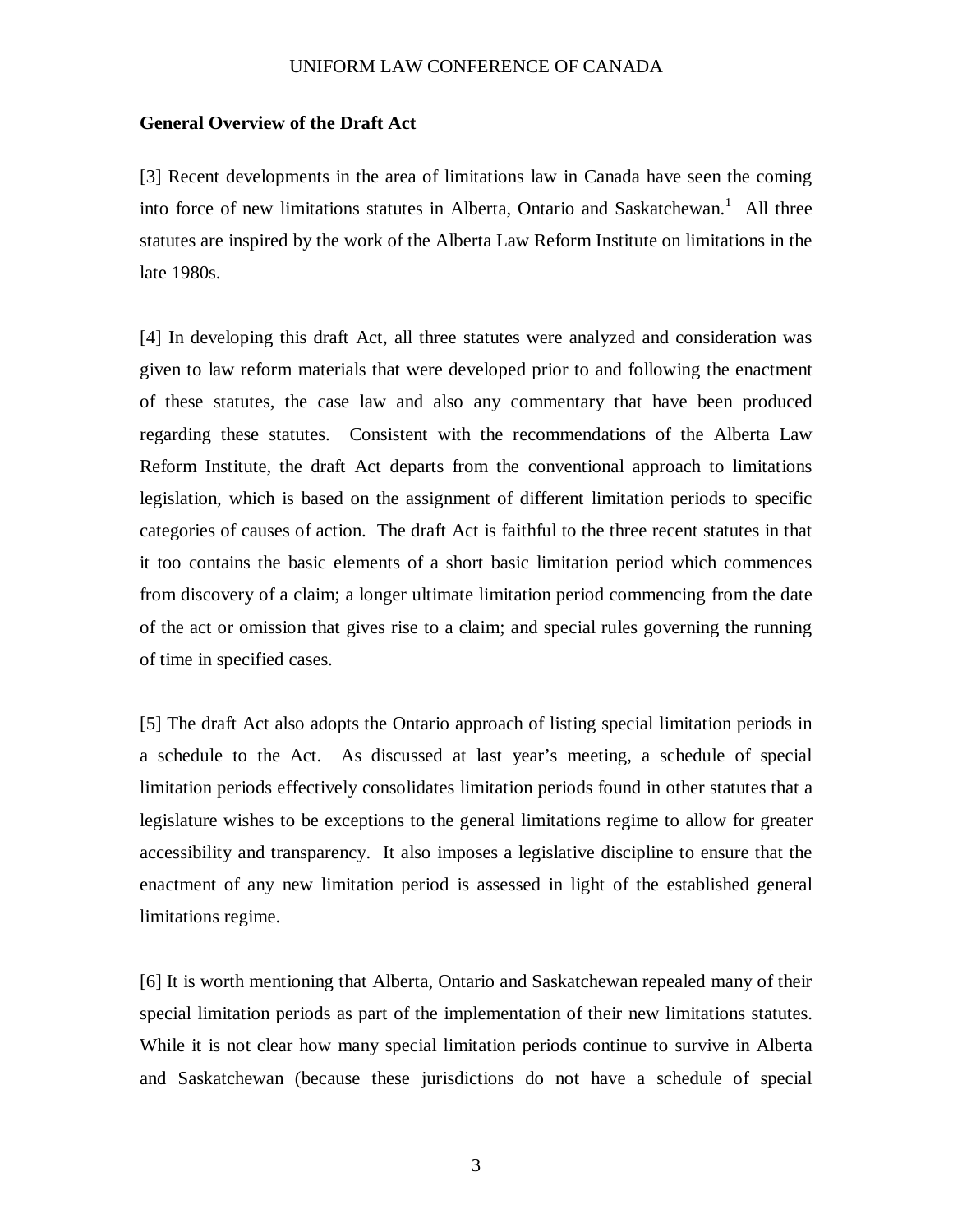#### UNIFORM LIMITATIONS ACT

limitation periods as is available in Ontario), it is apparent that many special limitation periods continue to be in effect in all three jurisdictions. Policy considerations unique to each jurisdiction might ultimately affect a jurisdiction's decision to set out a special limitation period. However, as a matter of general principle, the Working Group is of the view that as many claims as possible should be subject to the general limitations regime.

[7] Due to time limitations, the Working Group did not engage in a review of specific claims that should be subject to limitation periods that are different from those set out in the draft Act. However, the Working Group notes that the limitation period in the *Uniform International Sales Conventions Act* will need to be listed in the schedule if that Act is to be adopted. The Working Group also notes that several jurisdictions in Canada have set out special limitation periods for environmental claims and the Conference is currently considering what applicable limitations rules should apply to claims in the insurance area. Time limitations also prevented the Working Group from fully exploring the applicable limitations rules for real property proceedings and those dealing with prescriptive rights.

#### **Contracting Out of the Limitations Act**

[8] Alberta, Ontario, Quebec and Saskatchewan have all enacted legislation regarding the contractual variation of statutory limitation periods. The rules in Ontario and Quebec expressly prohibit the shortening of a statutory limitation period. It appears that the rules in Alberta and Saskatchewan also prohibit shortening although this is not explicitly stated. However, all of these rules, other than Ontario's, allow parties to extend the limitation period to some degree or another. The Ontario rule completely bars any agreement to vary the province's statutory limitation periods.

[9] The Working Group was divided as to the appropriate rule to adopt. A majority of the Working Group was of the view that parties should be permitted to extend statutory limitation periods, but should be not be permitted to shorten them. The majority believed that the new limitations regime should impose a minimum limitation period that would be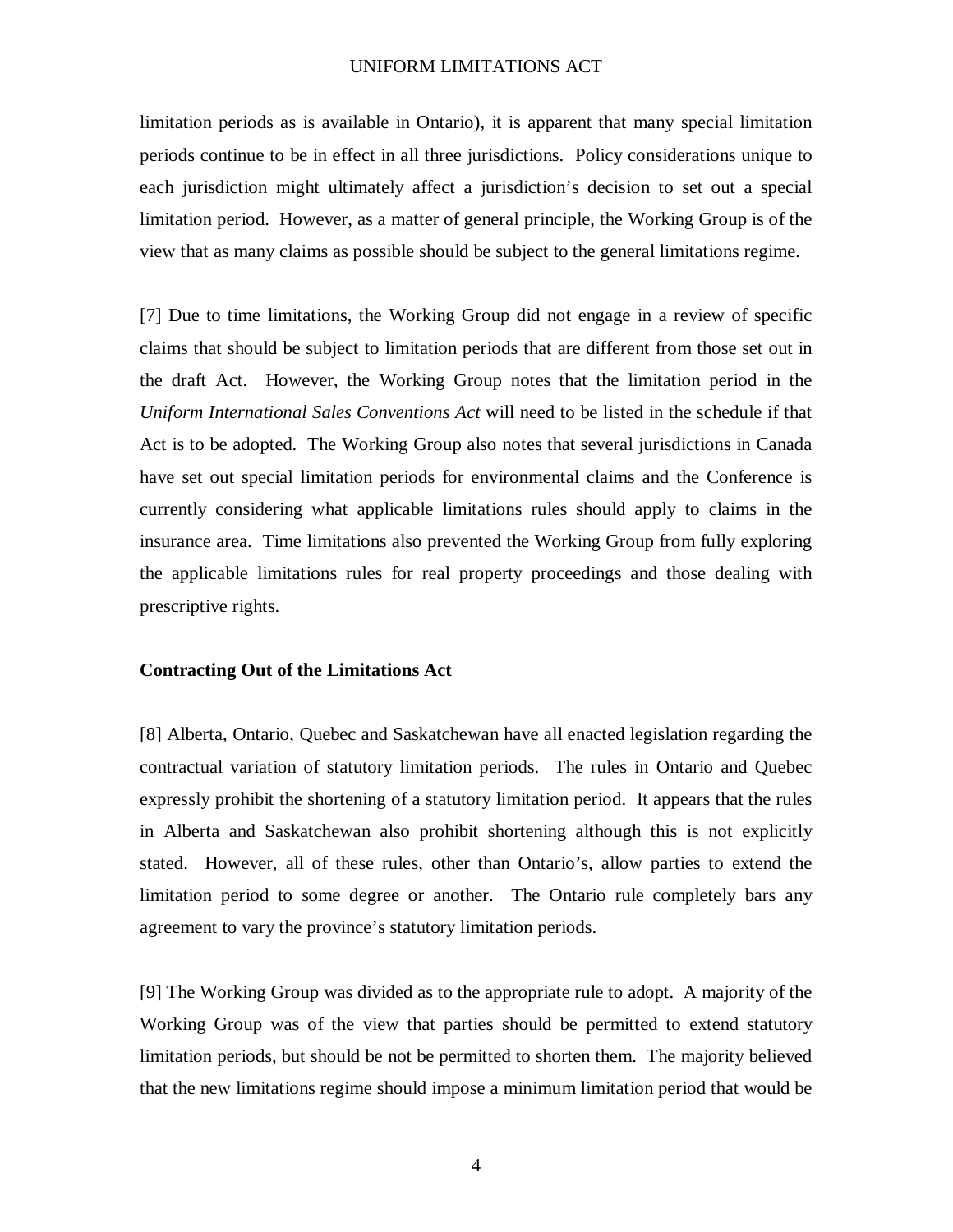applicable in all cases. While parties may agree to a longer period if they choose, a mandatory minimum period would guarantee everyone of having at least the statutory limitation period to bring a proceeding.

[10] The majority expressed confidence that the discoverability principle, properly interpreted, would not create uncertainty as to the commencement of the basic limitation period. It noted that the new limitations regime does not in any way restrict the freedom of parties to define their obligations and liabilities. The temporal aspect of these obligations and liabilities, however, may need to be drafted more carefully so that they are not confused with running afoul of the limitations rule.

[11] A minority of the Working Group questioned the imposition of a mandatory minimum period. It has been well established in the common law world that parties should be permitted to agree to the limitation period applicable to their claim despite the existence of a statutory limitation period. Change to this long held common law principle should only proceed if there exists a cogent reason for change. Such a reason is absent despite the numerous law reform reports on limitations. In fact, every law reform report has confirmed the desirability of allowing parties to agree to their own limitation period. The common law principle recognizes that parties should be given the assurance of determining the period when a potentially successful legal proceeding may be commenced against them. The need for this assurance, in fact, has only become greater with the adoption of the discoverability principle. While the discoverability principle is an important and desirable innovation in limitations law, the restriction imposed on parties to design a customized limitations regime that is best suited to their circumstances injects an undesirable degree of unpredictability into their contractual relationships, which inevitably results in heightened costs. These costs are unnecessary given that there is no evidence of mischief associated with shortened limitation periods. In any event, the concern for some potential undefined mischief associated only with allowing parties to shorten limitation periods cannot be explained by the lack of similar concern with allowing parties to lengthen limitation periods or by the recognition that the nature and scope of liability may be limited.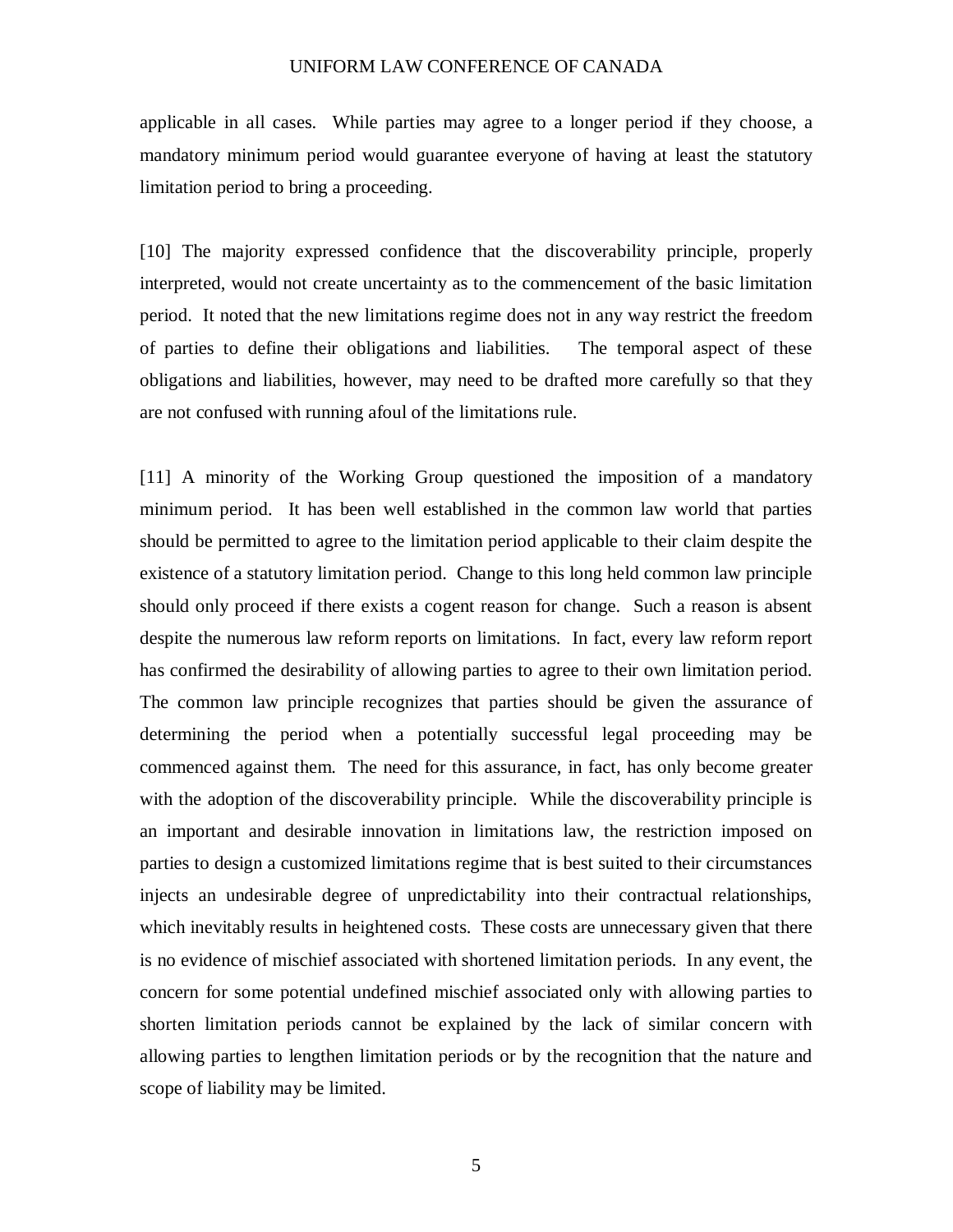#### UNIFORM LIMITATIONS ACT

### **Conflict of Laws**

[12] The Working Group was divided more evenly on the appropriate conflict of laws rule. Half the group favoured adopting the Ontario rule, which essentially embodies the common law principle established by the Supreme Court of Canada in *Tolofson v. Jensen*. <sup>2</sup> Codification of the common law rule was viewed as promoting access by foreign litigants to an important conflicts rule. The other half of the Working Group favoured the Alberta rule, which states that Alberta limitations law shall be applied notwithstanding that, in accordance with conflict of law rules, the claim will be adjudicated under the substantive law of another jurisdiction. A discussion of the two rules was presented to the Conference at last year's meeting. That discussion should be referred to in addition to the comments below.

[13] Those in favour of the Alberta rule viewed it as an assertion of local public policy related to when the judicial resources of a jurisdiction should be utilized for the resolution of disputes within its borders. The Alberta Court of Appeal had recently found that the Alberta rule does not alter the principles in *Tolofson* and that the rule and the common law can co-exist without inconsistency or uncertainty.<sup>3</sup> However, it was conceded that the Supreme Court of Canada will hear an appeal of this decision and the Court may well overturn the decision and may do so on constitutional grounds.<sup>4</sup> The Alberta rule has been redrafted in this Act for the purposes of avoiding any uncertainty associated with its intent and operation.

[14] Members of the Working Group that favoured the Ontario rule were concerned that the Alberta rule may not conform to constitutional imperatives, which have not been fully explored by the Supreme Court of Canada. Aside from the constitutional concern, and strictly as a matter of policy, these members of the Working Group were of the view that considerations of local public policy related to judicial resources should not outweigh the greater need to support a modern conflict of laws regime that recognizes the easy and necessary mobility of people and goods both nationally and internationally. The guarding